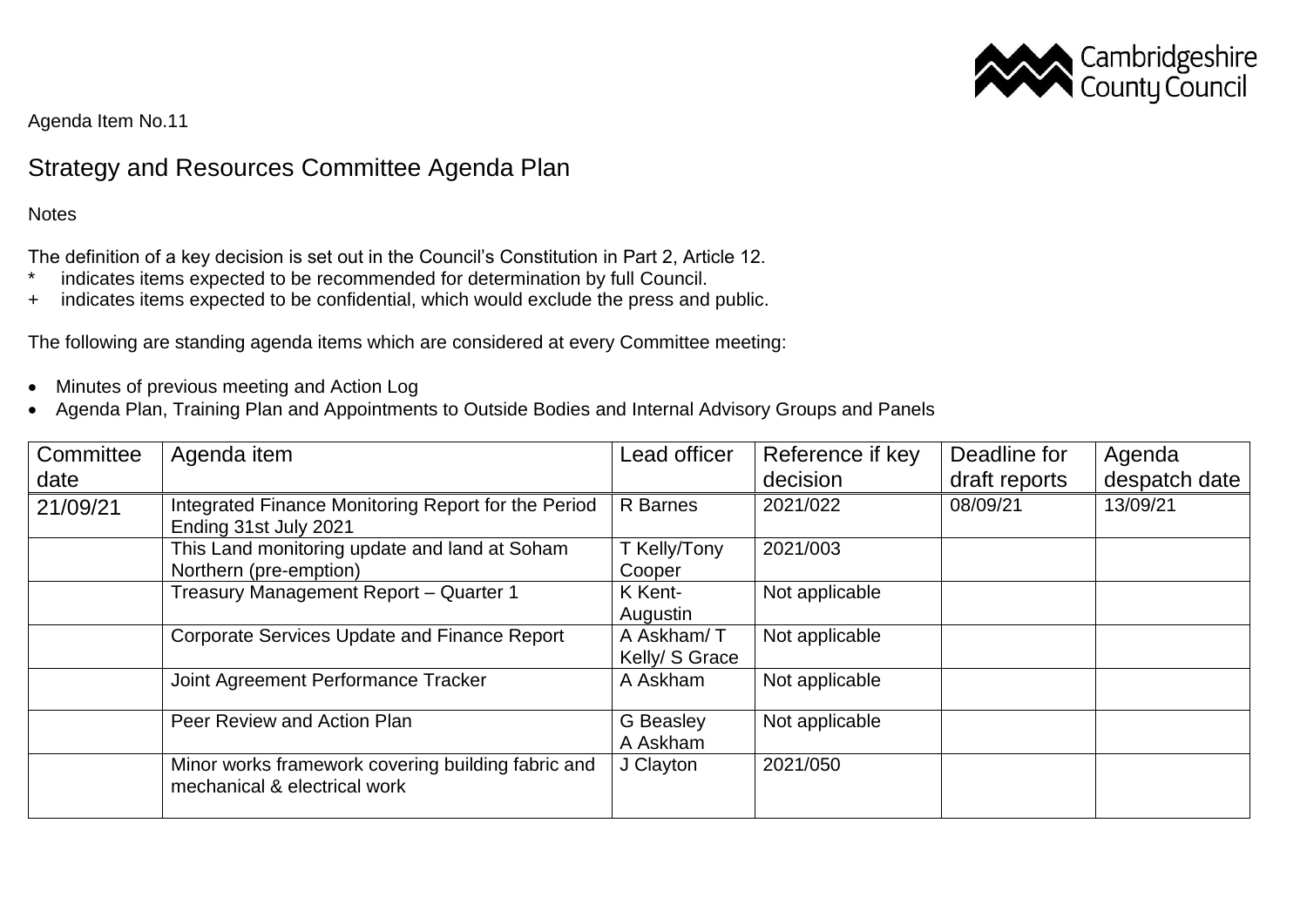| Committee                | Agenda item                                                                                       | Lead officer        | Reference if key | Deadline for  | Agenda        |
|--------------------------|---------------------------------------------------------------------------------------------------|---------------------|------------------|---------------|---------------|
| date                     |                                                                                                   |                     | decision         | draft reports | despatch date |
|                          | Relocation of temporary buildings (including<br>associated site works and services installations) | J Clayton           | 2021/051         |               |               |
|                          | Extension of Opus East Joint Venture                                                              | J Atkin             | 2021/055         |               |               |
|                          | Laptop refresh procurement and the MFD contract<br>procurement                                    | <b>K</b> Halls      | 2021/024         |               |               |
|                          | <b>Facilities Management Contract Renewal</b>                                                     | T Cooper            | 2021/019         |               |               |
|                          | <b>Business Plan</b>                                                                              | T Kelly             | Not applicable   |               |               |
| 02/11/21<br>Reserve date | <b>Corporate Risk Register</b>                                                                    | A Askham            | Not applicable   | 20/10/21      | 25/10/21      |
|                          | Joint Agreement Performance Tracker                                                               | A Askham            | Not applicable   |               |               |
|                          | Integrated Finance Monitoring Report for the period<br>ending 30 September 2021                   | R Barnes            | 2021/062         |               |               |
|                          | <b>Gas Supply Contract Renewal</b>                                                                | S Wilkinson         | 2021/064         |               |               |
|                          | <b>Business Plan</b>                                                                              | T Kelly             | Not applicable   |               |               |
| 17/12/21                 | Corporate Finance Report (August, September &<br>October)                                         | T Kelly             | Not applicable   | 06/12/21      | 9/12/21       |
|                          | Draft Revenue and Capital Business Planning<br>Proposals for 2022-21 to 2026-2027 (whole Council) | T Kelly             | Not applicable   |               |               |
|                          | Integrated Finance Monitoring Report for the Period<br>Ending 31st October 2021                   | <b>R</b> Barnes     | 2021/024         |               |               |
|                          | Treasury Management Report - Quarter 2                                                            | K Kent-<br>Augustin | Not applicable   |               |               |
|                          | Draft 2021/22 Capital Programme and Capital<br>Prioritisation                                     | T Kelly             | Not applicable   |               |               |
|                          | Joint Agreement Performance Tracker                                                               | A Askham            | Not applicable   |               |               |
| 27/01/22                 | Business Plan*<br>[recommended for determination by Council]                                      | T Kelly             | Not applicable   | 19/01/22      | 24/01/22      |